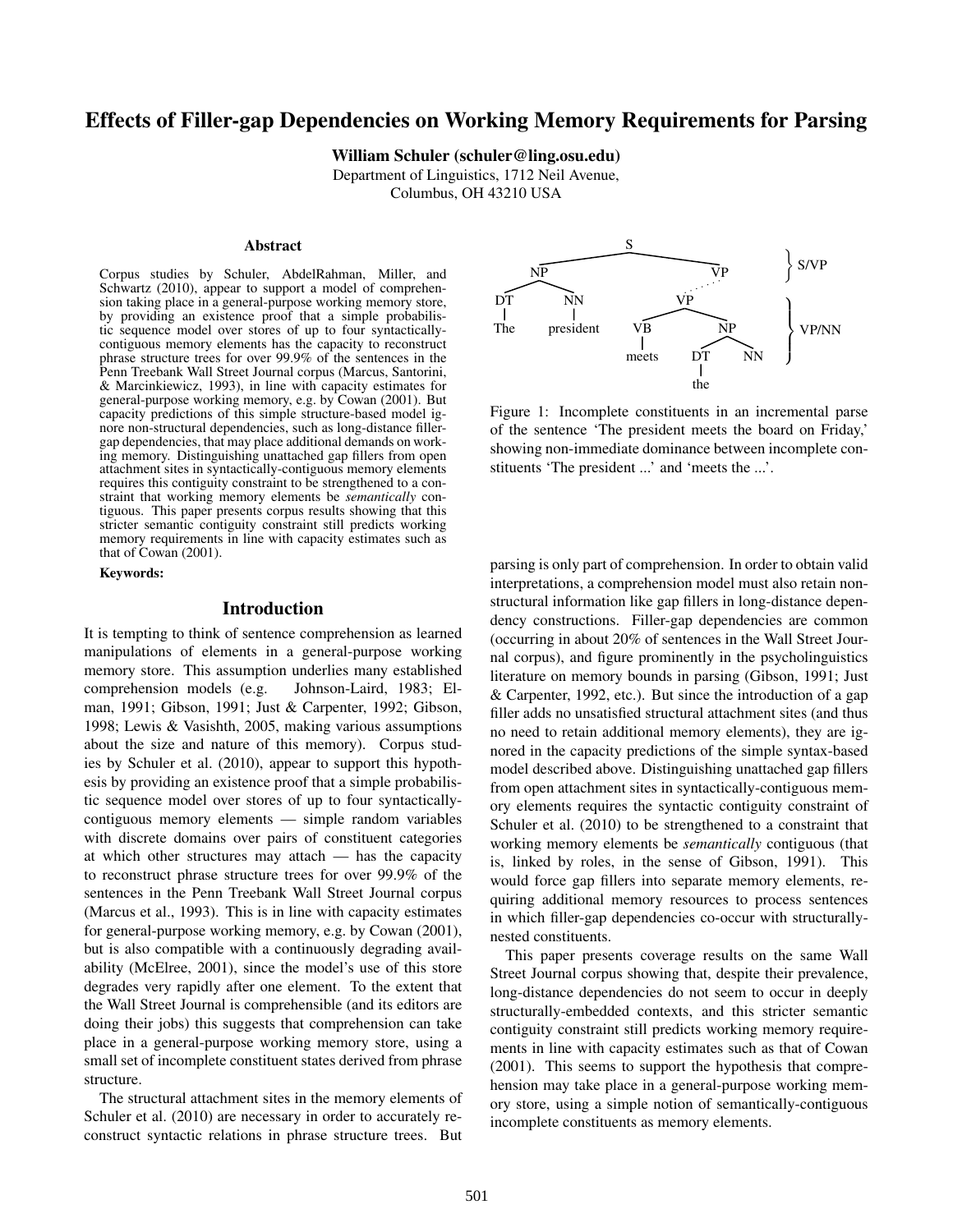

Figure 2: Phrase structure tree for the sentence 'The president meets the board on Friday' (a), transformed into right-corner form (b), then mapped (in dark gray) onto a random variables in a factored sequence model (c) with three hidden levels. Circles denote random variables (over incomplete constituents  $q_t^d$  and complete constituents  $f_t^d$  at each nesting depth *d* and time step *t*), and edges denote conditional dependencies. Shaded circles denote variables with observed values (words in this case).

### **Background**

Schuler et al. (2010) calculate a first approximation of the working memory capacity required to parse the large syntactically-annotated Penn Treebank Wall Street Journal and Switchboard corpora, based on what was intended to be a strict requirement that only completely contiguous syntactic structures could occupy a single working memory element. In particular, each syntactically contiguous chunk is constrained to the form of an *incomplete constituent* state *A*/*B*, consisting of a single *active* but unfinished constituent *A* lacking a single *awaited* constituent *B* yet to be attached, somewhere in the right progeny of the active constituent. Syntactic relations between these incomplete constituent chunks are underspecified as non-immediate dominance relations between the awaited and active components of successive incomplete constituents (see Figure 1). This can be thought of as a highly-constrained version of the non-immediate dominance relations in Tree Adjoining Grammar (Joshi, 1985) or Description Tree Grammar (Rambow, Weir, & Vijay-Shanker, 1995) in processing models proposed by Stabler (1994) and Mazzei, Lombardo, and Sturt (2007), except that here, all syntactic information other than the categories of active and awaited constituents at the frontier of an incomplete constituent is discarded.

This austere definition still allows the complete specification of phrase structure trees from stores of incomplete constituents arranged in time order (see Figure 2). This correspondence can be defined through a reversible rightcorner transform (Schuler et al., 2010), a variant of the left-corner transform of Johnson (1998), associating phrase structure trees (Figure 2a) with memory-minimizing transformed representations (Figure 2b). This is done by associating every top-down sequence of right children between some left child<sup>1</sup> and its rightmost leaf (say, from the root S to the NP 'Friday' in Figure 2a) with a bottom-up sequence of incomplete constituents, each having the original left child as its active component and one of the original right children as its awaited component (producing the sequence S/VP, S/PP, S/NP in Figure 2b). This representation converts right-expanding sequences of complete constituents into leftexpanding sequences of incomplete constituents, leaving only center-expanding sequences (alternating expansions of left and right children) to require additional memory resources in a bottom-up time-order traversal.

This memory-minimizing representation can then be mapped to random variables in a sequence model (Figure 2c), with incomplete constituents mapped to store state variables  $q_t^d$  and complete constituents mapped to final state variables  $f_t^d$ . Connections among these variables define probabilities for partial utterances, in which values are hypothesized for each random variable with probability conditioned on only its adjacent antecedent variables (those connected by outgoing  $arcs$ ).<sup>2</sup> Each time step in the model (corresponding to columns in Figure 2c) defines a set of incomplete constituents recognised thus far. For example, the store  $q_t^{1,D}$  at

<sup>&</sup>lt;sup>1</sup>For the purpose of this definition, the root of a tree is considered to be a left child (e.g. of a right-branching supra-sentential discourse structure).

<sup>&</sup>lt;sup>2</sup>The probability of a partial utterance at any time step  $t$ , subsuming a store state  $q_t^{1..D}$ , and the set of observed words  $x_{1..t}$  to that time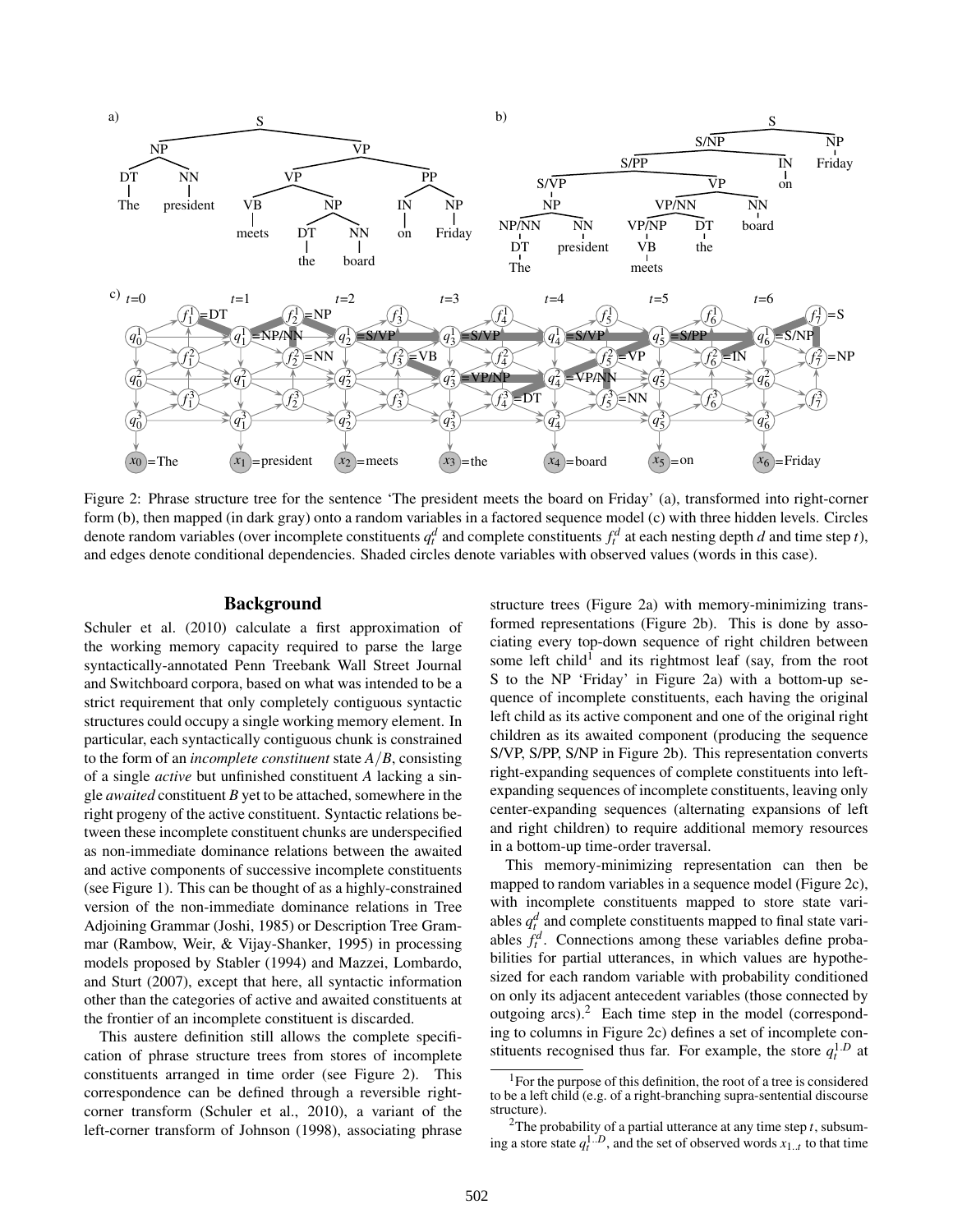

Figure 3: Mapping from the movement-based notation in the Penn Treebank (a) to a purely binary-branching structure (b) on which the right-corner transform is defined.

*t*=4 corresponds to the set of incomplete constituents in Figure 1 prior to encountering the word 'board'.

Figure 2c shows a particular instantiation of random variables corresponding to one hypothesized analysis of the example sentence, 'The president meets the board on Friday.' In processing, several such analyses are maintained in parallel at each time step, competing with one another probabilistically in subsequent transitions. The parallelism in a probabilistic sequential process such as this one can be maintained using distributed, independent computations of probability mass in a particle filter (Gordon, Salmond, & Smith, 1993), which may resemble distributed processing in human cognition (Levy, 2008b).

As a probabilistic sequence model, this model is recurrent (in that it is stationary, using the same model at each time step) and connectionist (in that it is defined entirely in terms of interconnected nodes). But unlike other recurrent connectionist models, which are typically specified at the level of excitatory and inhibitory relations between individual neural elements, probabilistic sequence models may be specified directly over linguistic states (in this case over recognized incomplete constituents at successive time steps). Syntactic probabilities in a sequence model transformed from a probabilistic context free grammar (PCFG) can be defined to generate the same tree and sentence probabilities as the original PCFG (Schuler, 2009). These probabilities are proposed to have a significant role in processing (Jurafsky, 1996; Hale, 2001; Levy, 2008a, among others), and probabilities from partial sequences in this model have been shown to correlate with reading time delays in self-paced reading (Wu,

$$
P(q_t^{1..D} x_{1..t}) \stackrel{\text{def}}{=} \sum_{q_t^{1..D}} P(q_{t-1}^{1..D} x_{1..t-1}) \cdot P(x_t | q_t^{1..D})
$$

$$
\cdot \left[ \sum_{f_t^{1..D}} \prod_{d=1}^D P(f_t^d | f_t^{d+1} q_{t-1}^d q_{t-1}^{d-1}) \cdot P(q_t^d | f_t^{d+1} f_t^d q_{t-1}^d q_t^{d-1}) \right] \tag{1}
$$

in which the probability terms within brackets have conditional dependencies defined by the network in Figure 2c, and the probability terms outside the brackets are recursive store state probabilities and evidence probabilities of a Hidden Markov Model (Rabiner, 1990).

Bachrach, Cardenas, & Schuler, 2010).

## **Revised Model**

The active and awaited components of incomplete constituents retained in this model are the only sites at which subsequently recognised phrase structure will attach, either above or below the incomplete constituent. But in order to extract propositional content from an utterance or read sentence, a comprehension model must also retain semantic referents of unattached gap fillers, which are not necessarily manifested as structural attachment sites. This retention can be accomplished by redefining incomplete constituents to be semantically contiguous as well as syntactically contiguous.

Following Schuler et al. (2010) and Lewis and Vasishth (2005), the model described in this paper will assume a purely binary-branching phrase structure with no empty constituents, in order to simplify the definition of the comprehension process. This can be generated from trace-annotated corpora (see Figure 3a) by eliminating each empty constituent (e.g. NP-1), and the constituent attaching it to the non-empty portion of the tree (the S dominating NP-1), then propagating the trace index up the tree from this gap position to the corresponding filler position (WHNP-1), attaching a '-g' tag to each traversed constituent category indicating that constituent contains a gap but no corresponding filler (see Figure 3b). At the topmost gapped constituent in this traversal, the category of the filler is added to the tag (producing S-gNP), indicating the constituent at which the need for a gap is introduced in a time-order traversal.

In a complete comprehension model, it would be desirable to allow semantic dependencies from referents of fillers to referents of constituents containing gaps to be expressed interactively, so fillers could statistically influence subsequent parsing decisions. This can be done through the conditional dependencies among random variables in the sequence model defined in the previous section. But, since fillers and gaps are not generally adjacent in phrase structure trees, they are not guaranteed to be adjacent in a right-corner transformed tree. For example, the right-corner transform defined in the previous section would transform the simple top-down right-branching sequence of NP, RC, S-gNP, VP-g, etc. in

step, is: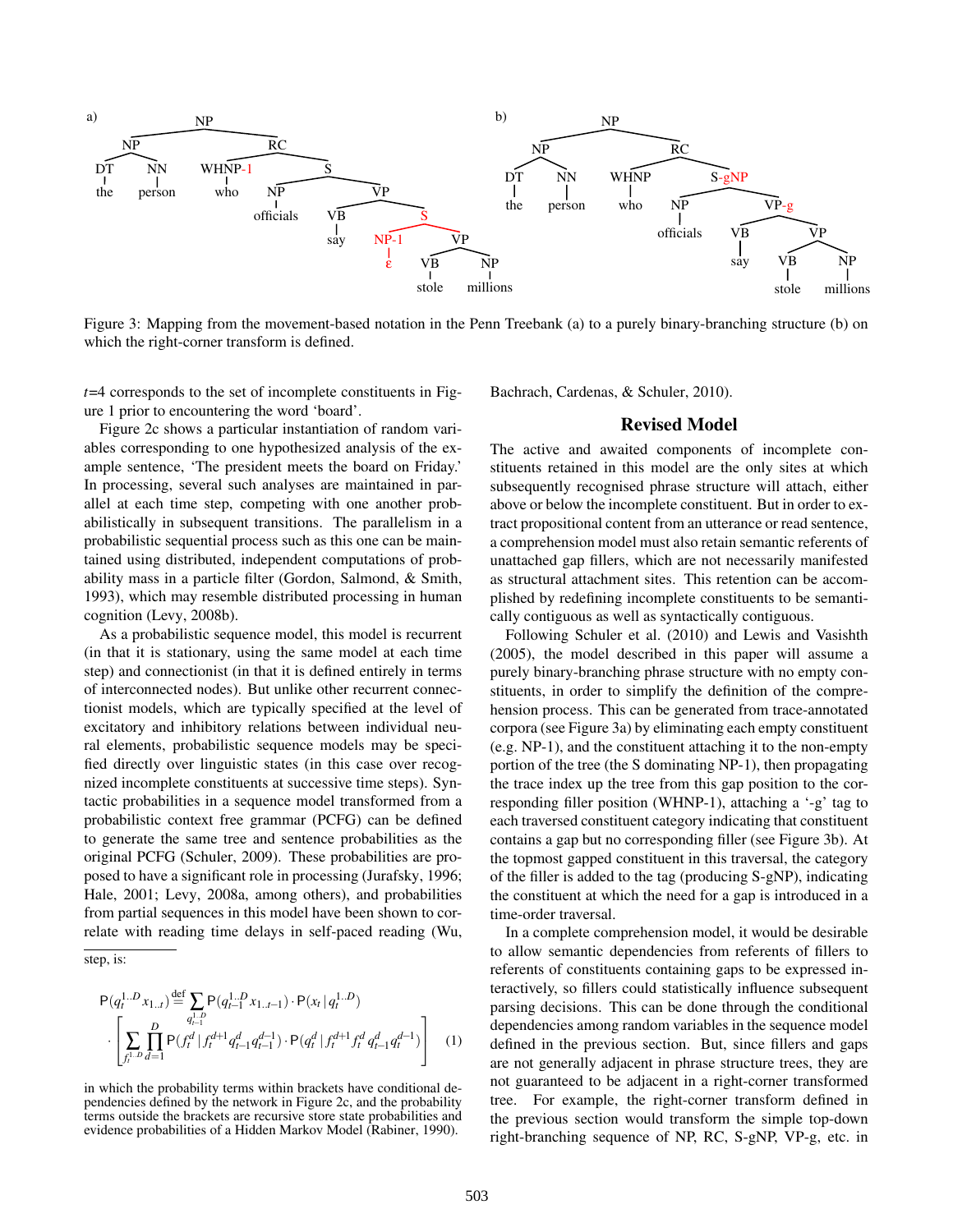

Figure 4: Sample store sequence containing long-distance dependency in a filler-gap construction.

Figure 3b into a simple bottom-up left-branching sequence NP/RC, NP/S-gNP, NP/VP-g, etc. This would leave the random variables associated with the filler and gapped constituent separated by two time steps in the sequence model. Moreover, some of the resulting incomplete constituents (e.g. the NP/VP-g dominating 'the person who officials') would have no fixed semantic dependency between referents of their active and awaited components (between the person and whatever the officials are going to do), violating an assumption that memory elements contain coherent or contiguous chunks.

The right-corner transform is therefore defined to explicitly retain the filler as the awaited component of an incomplete constituent, now both syntactically and semantically contiguous. It does this by halting on this initial gap (see Figure 4a, a copy of Figure 3b), treating the initial gap constituent as a left child, then transforming the sequence of right children below it into a left-expanding sequence of incomplete constituents as a sub-structure (the sub-structure subsuming 'officials say' in Figure 4b). At the last constituent with a gap tag (VP-g in the figure), the transform halts again and terminates this substructure with an incomplete constituent (S-gNP/VP in the figure) consisting of the initial gap constituent as the active component and the right child of the current constituent as the awaited component. Finally, this incomplete constituent is connected to the incomplete constituent preceding it (NP/SgNP subsuming 'the person who') by attaching both as children of another incomplete constituent (NP/VP in the figure), consisting of the active component of this previous incomplete constituent and the awaited component of the incomplete constituent dominating the sub-structure. The transform then resumes constructing incomplete constituents from the bottom up in time order, as described in the previous section. This transformed representation can then be mapped to random variables in a sequence model in Figure 4c as described in the previous section, except that the redundant active component of the final state at the end of the gap sub-structure (the S-gNP at  $f_5^2$ ) is elided, in order to preserve the model definition and topology.

Implicit in this analysis of fillers is the assumption that each component of an incomplete constituent has a single associated referent. In the pure binary-branching phrase structure tree shown in Figure 4a, the constituent at which the gap is introduced (S-gNP) does not have a single referent. But when this constituent forms the split point between two incomplete constituents (NP/S-gNP and S-gNP/VP in Figure 4b), the awaited component of the upper incomplete constituent may take on the referent of the filler (the referent of the 'NP' in S-gNP, described by 'person' in this example) and the active component of the lower incomplete constituent may take on the referent of the original phrase structure constituent (the referent of the 'S', described by 'say' in this example). This allows the filler to be made available when the gap is encountered, while also potentially allowing subsequent structures to attach above S-gNP/VP to modify the 'say' event.

## **Results**

This structural analysis of fillers as awaited components of new incomplete constituents allows them to be explicitly retained and associated with gap constituents in comprehension, despite the fact that they are not semantically related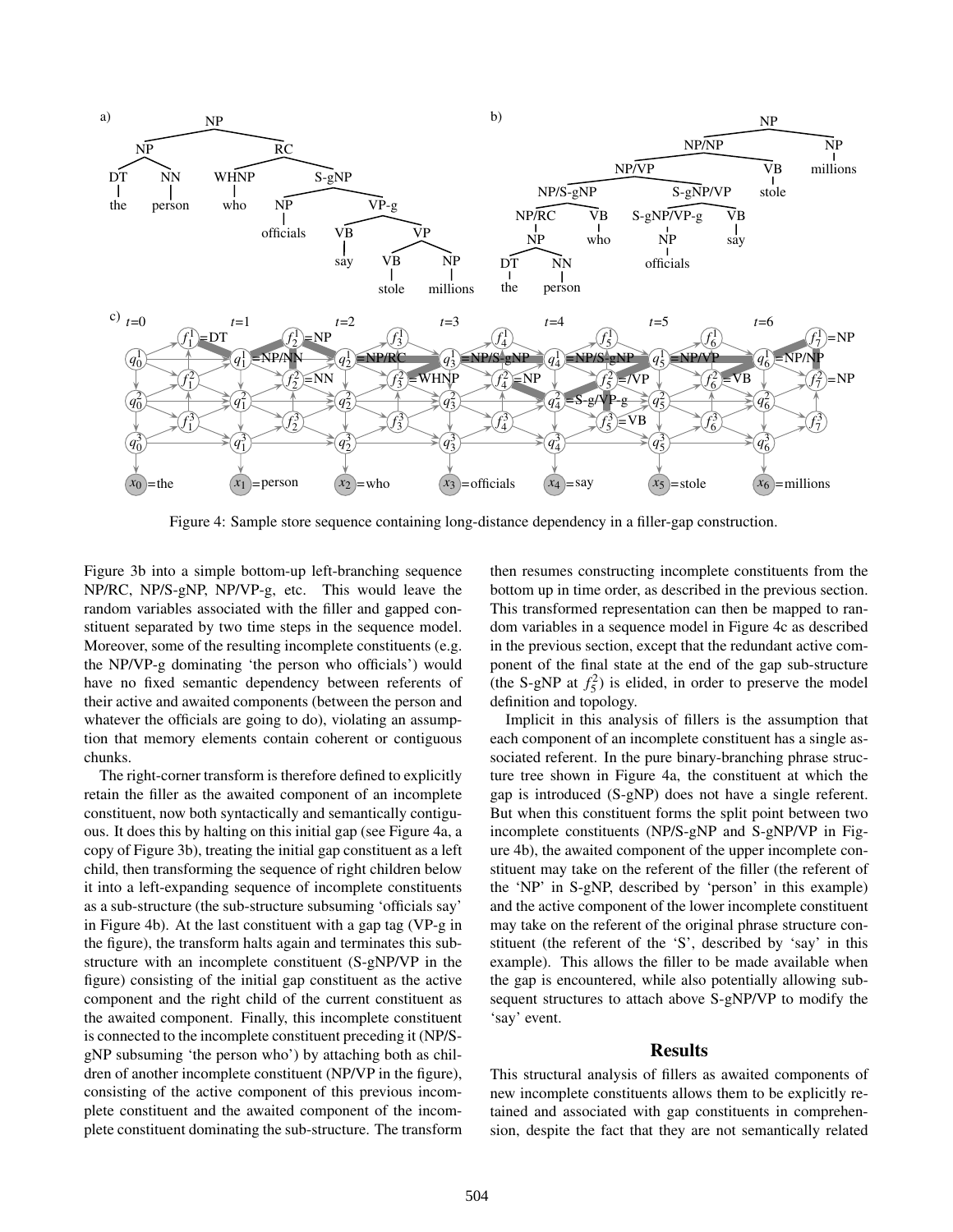| a) | memory load      | words   | coverage   |
|----|------------------|---------|------------|
|    | 0 store elements | 39,882  | 4.76%      |
|    | 1 store element  | 465,977 | 60.25%     |
|    | 2 store elements | 290,550 | 94.85%     |
|    | 3 store elements | 41,587  | 99.79%     |
|    | 4 store elements | 1,745   | 99.99%     |
|    | 5 store elements | 24      | 100.00%    |
|    | TOTAL            | 839,765 | $100.00\%$ |
| b) | memory load      | words   | coverage   |
|    | 0 store elements | 39,882  | $4.76\%$   |
|    | 1 store element  | 464,044 | $60.01\%$  |
|    | 2 store elements | 291,426 | 94.71%     |
|    | 3 store elements | 42,454  | 99.77%     |
|    | 4 store elements | 1,934   | 99.99%     |
|    | 5 store elements | 25      | 100.00%    |
|    | TOTAL            | 839,765 | 100.00%    |
| C) | memory load      | words   | coverage   |
|    | 0 store elements | 39,882  | 4.76%      |
|    | 1 store element  | 360,806 | 47.82%     |
|    | 2 store elements | 264,265 | 79.36%     |
|    | 3 store elements | 112,936 | 92.84%     |
|    | 4 store elements | 40,090  | 97.62%     |
|    | 5 store elements | 13,455  | 99.23%     |
|    | 6 store elements | 4,440   | 99.76%     |
|    | 7 store elements | 1,400   | 99.92%     |
|    | 8 store elements | 499     | 99.98%     |
|    | 9 store elements | 109     | 99.99%     |
|    | <b>TOTAL</b>     | 837,882 | $100.00\%$ |

Table 1: Percent coverage of right-corner transformed Wall Street Journal Treebank sections 2–21, using original transform (a), and revised transform (b), and corpus randomly sampled from PCFG, using revised transform (c).

to the intervening words. But the addition of new incomplete constituents to hold fillers places additional demands on working memory. If filler-gap dependencies regularly cooccur with ordinary structural nesting, the capacity requirements of this model may become incompatible with independent estimates of general-purpose working memory capacity. In order to determine whether this model is still plausible, its capacity requirements were evaluated on the Wall Street Journal corpus (Marcus et al., 1993).

First, the Schuler et al. (2010) study was replicated as a baseline. Sections 2–21 of the Penn Treebank Wall Street Journal corpus were binarized, right-corner transformed, and mapped to elements in a bounded memory store as described in Schuler et al. (2010). Coverage of this corpus, in words that can be processed by a recognizer using one to five memory elements, is shown in Table 1a. These results show that a simple syntax-based chunking into incomplete constituents, using the right-corner transform defined in Schuler et al. (2010), allows a vast majority of words in the Wall Street Journal corpus (over 99.7%) to be recognized using three or fewer elements of memory, with no sentences requiring more than five elements, as predicted by a general-purpose working memory model.<sup>3</sup>



Figure 5: Number of words at each nesting depth for attested corpus (solid line) and randomly sampled corpus (dotted line).

The study was then repeated using the modified rightcorner transform described in the previous section, to allow the model to explicitly retain gap fillers as awaited components of incomplete constituents. Results are shown in Table 1b. Although results show increased requirements at capacity 3 and 4, there is no substantial increase at capacity 5 or beyond, suggesting that long-distance filler-gap dependencies do not occur in memory-taxing portions of syntactic structure.

In order to determine whether these nesting limits arise from purely syntactic statistical tendencies (e.g. toward rightside branching in English) or from bounded-memory effects, the above results were compared to memory load results for a corpus of phrase structure trees that were randomly generated from the PCFG estimated from the relative frequency of each branch in the binarized Treebank corpus, with no sensitivity to nesting depth (shown in Table 1c and Figure 5). The capacity requirements of the randomly generated corpus form a relatively mild peak at *d*=1 and exhibit a gradual exponential decay at each higher capacity requirement (the dashed line in Figure 5). This is to be expected form a pure PCFG model, since additional nestings at each level are generated with the same probability. In contrast, the capacity requirements for the actual sentences in the Wall Street Journal corpus using the revised model of filler-gap dependencies described in this paper (solid lines) peak much more sharply at *d*=1, and then fall off much more rapidly. The difference between these distributions is statistically significant over sentences  $(p < .01)$  using a two-tailed t-test at all depths below  $d=5$ , for which non-zero counts exist in both corpora, except for the crossover point at  $d=2$  which is not significant. This suggests that bounded-memory effects play a significant role in syntactic structure beyond what can be explained by syntactic preferences in a PCFG, even when accounting for memory

 $3$ This measure is more fine-grained than Schuler et al. (2010), which counted only the maximum depth at each sentence.